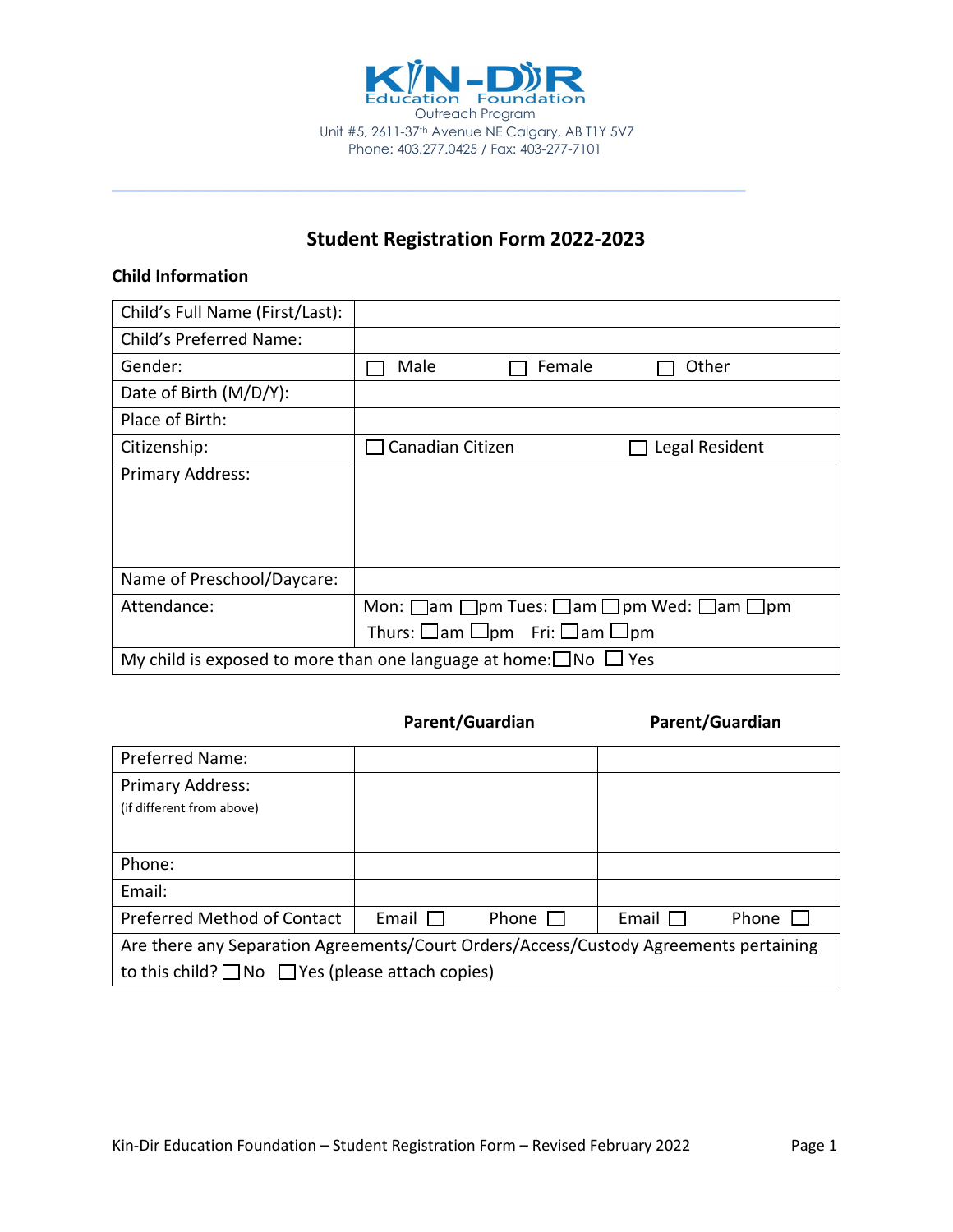

### **HOME LANGUAGE QUESTIONNAIRE**

**\_\_\_\_\_\_\_\_\_\_\_\_\_\_\_\_\_\_\_\_\_\_\_\_\_\_\_\_\_\_\_\_\_\_\_\_\_\_\_\_\_\_\_\_\_\_\_\_\_\_\_\_\_\_\_\_\_\_\_\_\_**

|    | Child's Full Name (First/Last):                                                                                                                                                                                                                    |
|----|----------------------------------------------------------------------------------------------------------------------------------------------------------------------------------------------------------------------------------------------------|
|    | English is the only language spoken in our home. If this is the case, you do not need to fill out the rest ofthis                                                                                                                                  |
|    | questionnaire. Please sign the bottom and continue to the next page.                                                                                                                                                                               |
|    | Our family speaks a language other than English in the home. Please answer the following questions:                                                                                                                                                |
|    |                                                                                                                                                                                                                                                    |
|    | 2. How often does your child hear English at home?                                                                                                                                                                                                 |
|    | Almost always (90-100%) $\Box$ Most of the time (70-90%) $\Box$ Often (50-70%)                                                                                                                                                                     |
|    | Some of the time (30-50%) $\Box$ Rarely (0-30%)                                                                                                                                                                                                    |
| 3. | Was your child born in Canada? $\Box$ Yes $\Box$ No – how long have they lived in Canada? ________                                                                                                                                                 |
| 4. | Does your child have any siblings? If so, what language do they use to play together?                                                                                                                                                              |
| 5. | How has your child learned English? Please select all that apply:<br>From family since birth $\Box$ From family after moving to Canada $\Box$ From brothers/sisters<br>$\Box$ From TV $\Box$ From preschool/daycare/day home program $\Box$ Other: |
|    | 6. What is your child's first language (i.e. the language that they use and understand the best)?                                                                                                                                                  |
| 7. | Does your child have difficulty understanding their first language? This might include difficulty<br>understanding questions or directions.<br>$\Box$ No $\Box$ Yes - please explain                                                               |
|    |                                                                                                                                                                                                                                                    |
|    | 8. Do you have concerns regarding your child's ability to ask for things or tell you things?<br>No $\Box$ Yes - please explain                                                                                                                     |
|    |                                                                                                                                                                                                                                                    |
|    | Kin-Dir Education Foundation- English Language Learners Questionnaire- Revised February 2022<br>Page 2                                                                                                                                             |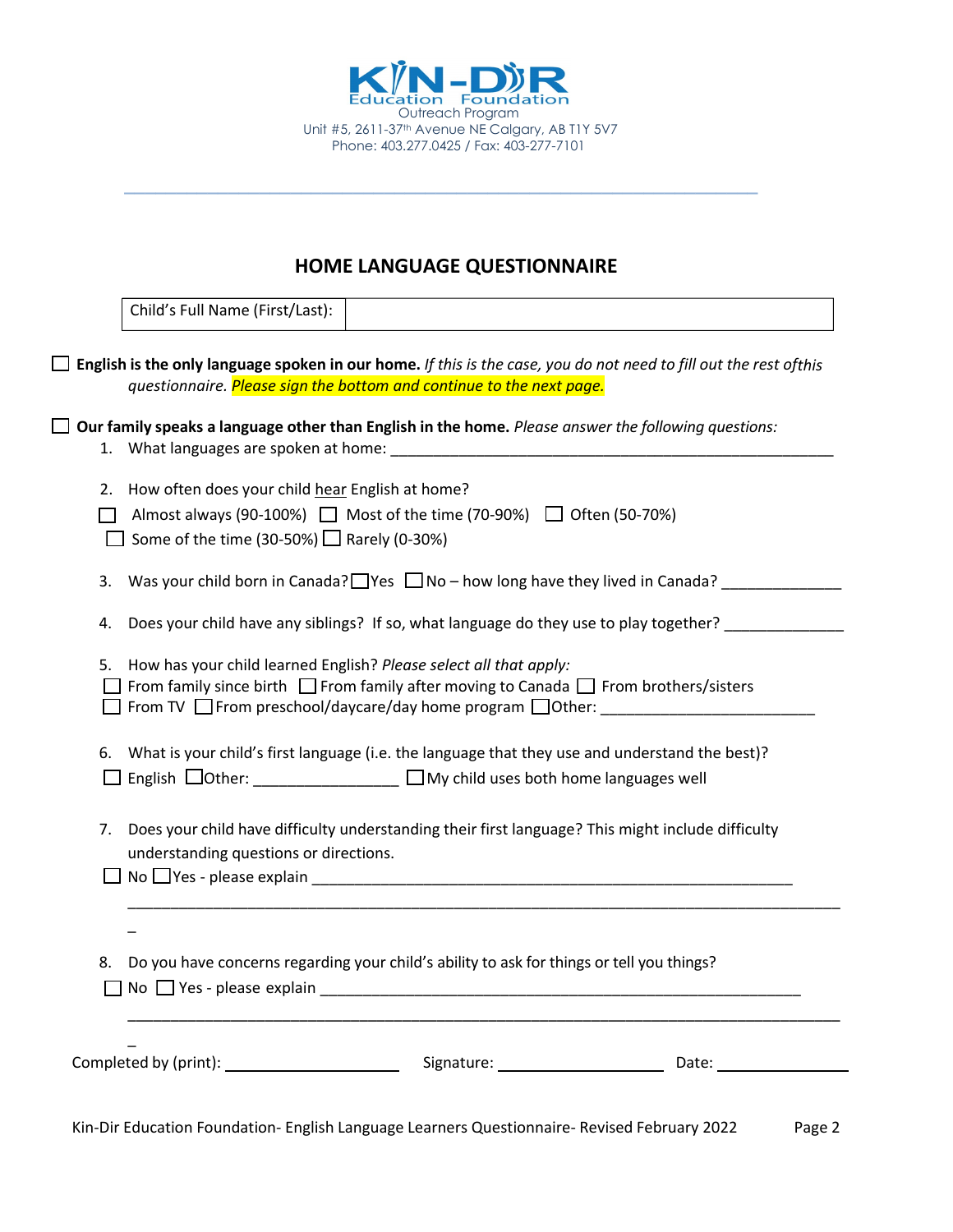

### **CHILD HISTORY**

**\_\_\_\_\_\_\_\_\_\_\_\_\_\_\_\_\_\_\_\_\_\_\_\_\_\_\_\_\_\_\_\_\_\_\_\_\_\_\_\_\_\_\_\_\_\_\_\_\_\_\_\_\_\_\_\_\_\_\_\_\_**

| Child's Name:      | Parent's<br>'s Name: |
|--------------------|----------------------|
| Preschool/Daycare: | Date:<br>.           |

We appreciate you taking the time to provide developmental history information for your child. Speech-Language Pathologists, Occupational Therapists, Physiotherapists, and Psychologists will use this information in addition to their screening and/or assessment results to better understand your child's development. This information is important in helping each team member make the best clinical decisions for your child. Please complete this questionnaire by providing the most accurate information you have by answering the questions below. Should you have any questions regarding the questionnaire, please do not hesitate to contact the office at the number above.

#### **EARLY MILESTONES HISTORY**

- 1. At what age did your child:
	- a. Babble (e.g.: "bababa"):
	- b. Use first words (e.g., "ball", "kitty"):
	- c. Use two-word phrases (e.g.: "more milk"):  $\qquad \qquad$
	- d. Use full sentences (e.g., "I like the blue car"):
	- e. Sit unsupported (by themselves):
	- f. Crawl (on hands and knees) or bum scoot (on hands and bottom), please tell us which one:
	- g. Walk without support (by themselves):
	- h. Feed him/herself using fingers:
	- i. Use utensils to eat:

#### **CURRENT ABILITIES**

- 1. Toilet Training: (Please select all that apply), my child…
	- a.  $\Box$  wears diapers
	- $b.$  Wears Pull-Ups
	- c.  $\Box$  knows when he/she is wet
	- d.  $\Box$  pees in the toilet
	- e.  $\Box$  asks to go the bathroom
	- $f.$   $\Box$  independently wipes themselves
- 2. Dressing:
	- a. Is your child able to dress themselves? Please circle**: YES / NO**
	- b. Can he/she undress themselves? Please circle: **YES / NO**
- 3. Can your child undo:  $\Box$  buttons  $\Box$  zippers (Please  $\checkmark$ )
- 4. Can your child do up:  $\Box$  buttons  $\Box$  zippers (Please  $\checkmark$ )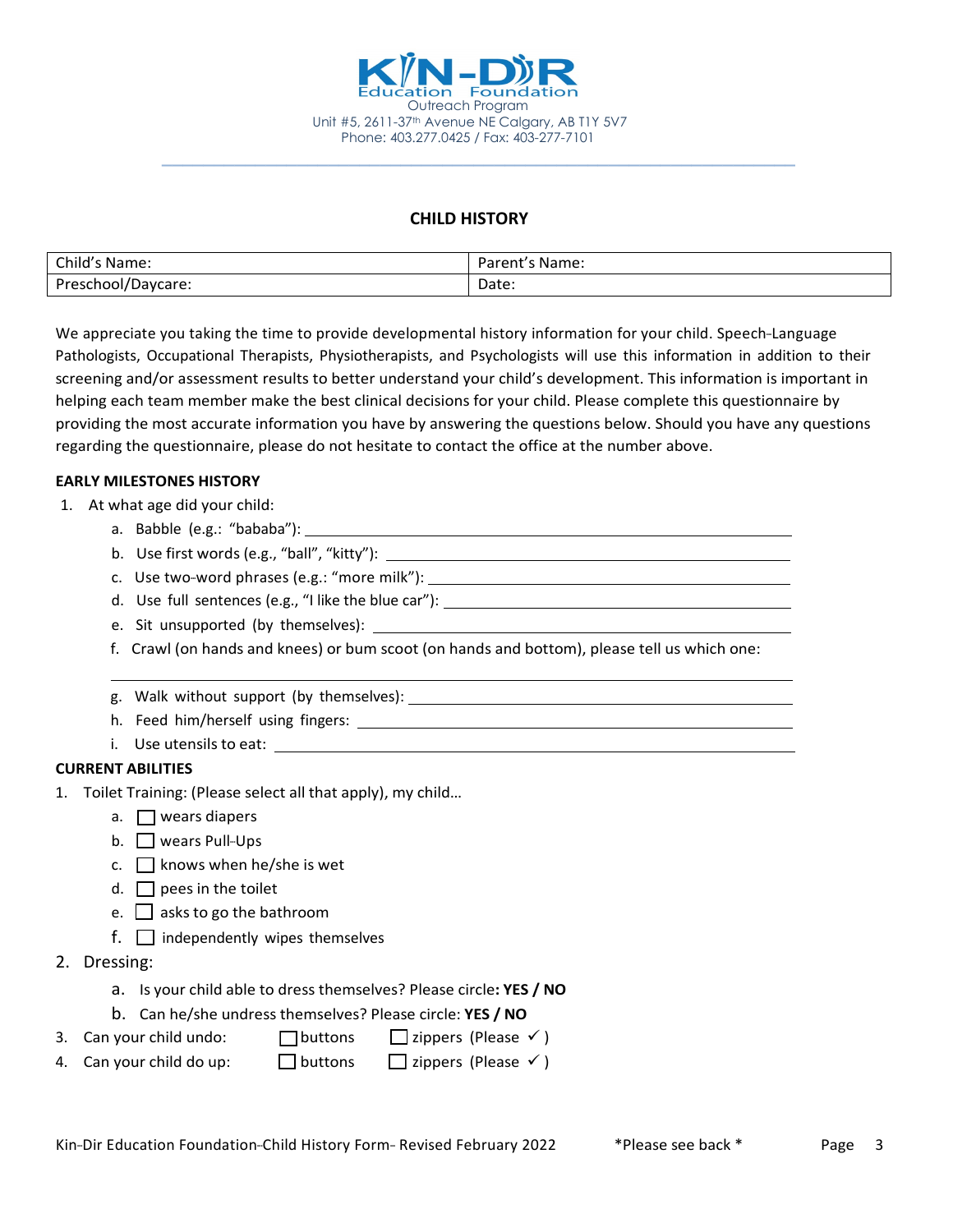|    |                                                                                                                                                                                                                                                                          |              | Outreach Program                        | Unit #5, 2611-37th Avenue NE Calgary, AB T1Y 5V7 |                             |                |
|----|--------------------------------------------------------------------------------------------------------------------------------------------------------------------------------------------------------------------------------------------------------------------------|--------------|-----------------------------------------|--------------------------------------------------|-----------------------------|----------------|
|    |                                                                                                                                                                                                                                                                          |              | Phone: 403.277.0425 / Fax: 403-277-7101 |                                                  |                             |                |
|    | 5. Attention: (Please select all that apply), my child<br>$\Box$ makes good eye contact<br>a.<br>$\Box$ points at things<br>b.<br>$\Box$ turns when I speak<br>c.                                                                                                        |              |                                         |                                                  |                             |                |
| 6. | $\Box$ waits patiently<br>d.<br>$\Box$ can copy what I do<br>e.<br>Does your child sometimes get frustrated when he/she cannot get his/her ideas across to others? (Please $\checkmark$ )<br>Yes<br><b>No</b><br>If you said "yes" above, what is your child's reaction? |              |                                         |                                                  |                             |                |
|    | 7. How much of his/her speech do you understand? (Please $\checkmark$ ): $\Box$ 25%                                                                                                                                                                                      |              |                                         |                                                  | $\square$ 50%<br>$\Box$ 75% | $\Box$ 90-100% |
|    | 8. How much of his/her speech would a stranger understand? (Please $\checkmark$ ): 25% 25% 36% 36% 35%<br>9. How well does your child do the following with family members? (Please $\checkmark$ ):                                                                      |              |                                         |                                                  |                             | $\Box$ 90-100% |
|    |                                                                                                                                                                                                                                                                          |              |                                         | <b>Sometimes</b>                                 | <b>Often</b>                |                |
|    | <b>Answer questions</b><br><b>Understands directions</b><br>Ask for things                                                                                                                                                                                               | <b>Never</b> | Rarely                                  |                                                  |                             | <b>Always</b>  |
|    | 10. How many different words is your child able to use?                                                                                                                                                                                                                  |              |                                         |                                                  |                             |                |
|    | $\Box$ 0-50 words $\Box$ 50-150 words                                                                                                                                                                                                                                    |              | $\Box$ 150 – 500 words                  | $\Box$ over 500 words                            |                             |                |
|    | 11. Is there any family history for speech---language or learning difficulties? Please explain. (e.g., dad was late to talk, a first<br>cousin stuttered):                                                                                                               |              |                                         |                                                  |                             |                |
|    |                                                                                                                                                                                                                                                                          |              |                                         |                                                  |                             |                |
|    | 12. Is there any family history of motor difficulties? Please explain. (e.g., muscle weakness, toe walking,<br>W- sitting, spina bifida, muscular dystrophy)                                                                                                             |              |                                         |                                                  |                             |                |

13.Do you have any safety concerns for your child? Please explain. (e.g., do they trip often or struggle with

balance/coordination? Do they run away from you and/or daycare/school?)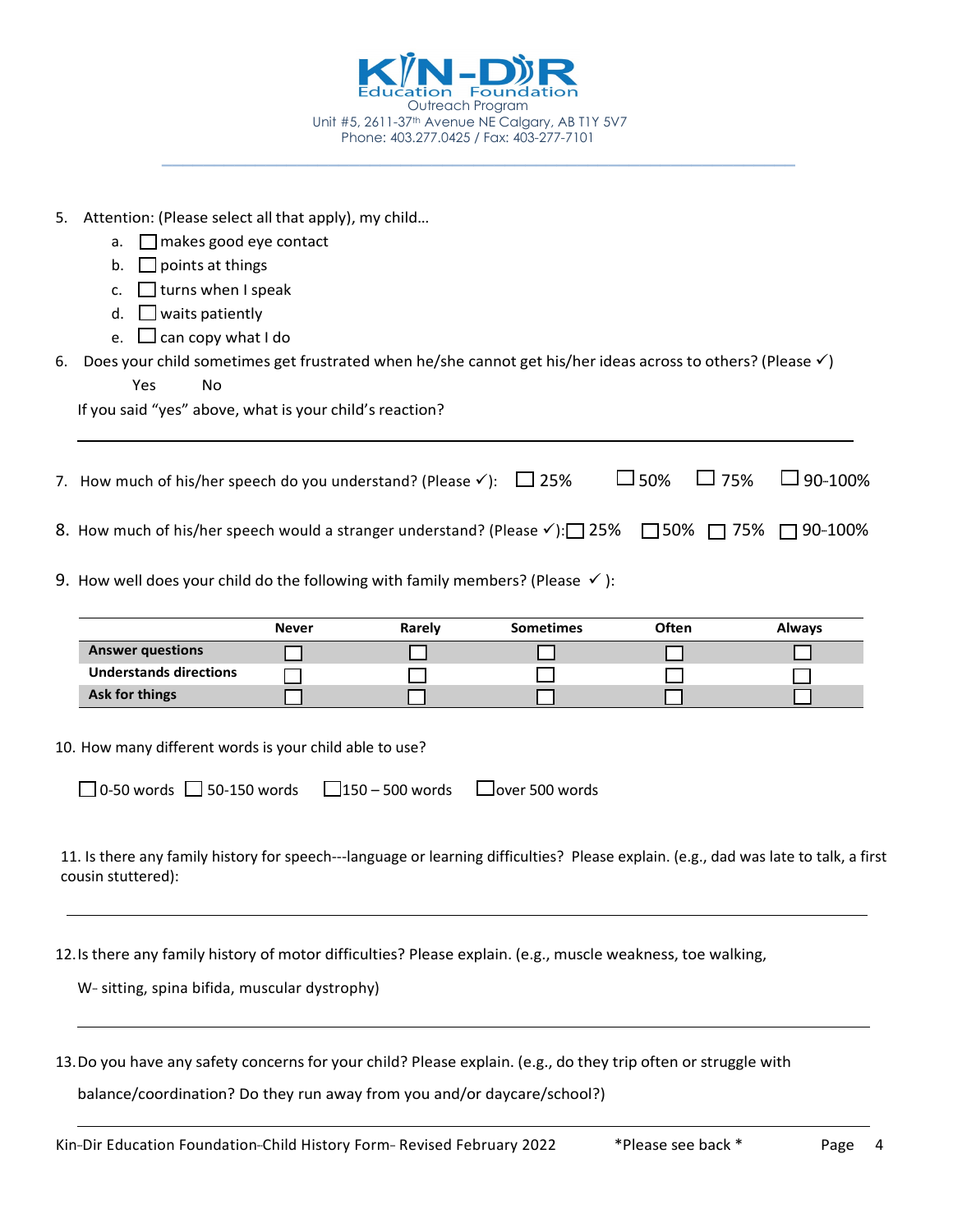

**\_\_\_\_\_\_\_\_\_\_\_\_\_\_\_\_\_\_\_\_\_\_\_\_\_\_\_\_\_\_\_\_\_\_\_\_\_\_\_\_\_\_\_\_\_\_\_\_\_\_\_\_\_\_\_\_\_\_\_\_\_**

- 14. Do you have any concerns about your child's social, emotional or behavioural skills in the following areas:
- a) Nervousness, worrying, sadness or spending too much time alone?

b) Overexcited and busy, anger, attention and focus, social and play skills or activities of daily living?

|    | <b>MEDICAL INFORMATION</b>                                                                                    |
|----|---------------------------------------------------------------------------------------------------------------|
|    |                                                                                                               |
| 1. | Birth History (Please $\checkmark$ all that apply):                                                           |
|    | i. $\Box$ Full term                                                                                           |
|    | Preterm: Number of gestational weeks: _______________<br>ii. $\Box$                                           |
|    | Difficult or complicated birth<br>iii. $\Box$                                                                 |
|    | Use of forceps and/or suction<br>iv. I                                                                        |
|    | C-Section delivery<br>V.                                                                                      |
|    | vi. $\Box$ Natural delivery                                                                                   |
|    | vii. Please provide your child's birth weight:                                                                |
|    | viii. Please let us know if there were any complications you feel we should know about                        |
|    |                                                                                                               |
|    |                                                                                                               |
|    |                                                                                                               |
|    |                                                                                                               |
| 2. | Has your child ever been hospitalized? Please explain. (e.g., Neonatal Intensive Care Unit (NICU), surgeries, |
|    |                                                                                                               |
|    |                                                                                                               |
|    |                                                                                                               |
| 3. | Has your child had:                                                                                           |
|    | Frequent ear infections                                                                                       |
|    | A vision test: Did he/she: PASS / FAIL (please circle) – Date of most recent test: _________________          |
|    |                                                                                                               |
|    | A hearing test: Did he/she: PASS / FAIL (please circle) – Date of most recent test:                           |
|    |                                                                                                               |
|    | A diagnosis/delay: (if yes please specify)                                                                    |

4. a) If your child has a diagnosis, have you accessed services through FSCD? (Family Supports for Children with Disabilities.) Please  $\checkmark$   $\Box$  Yes  $\Box$  No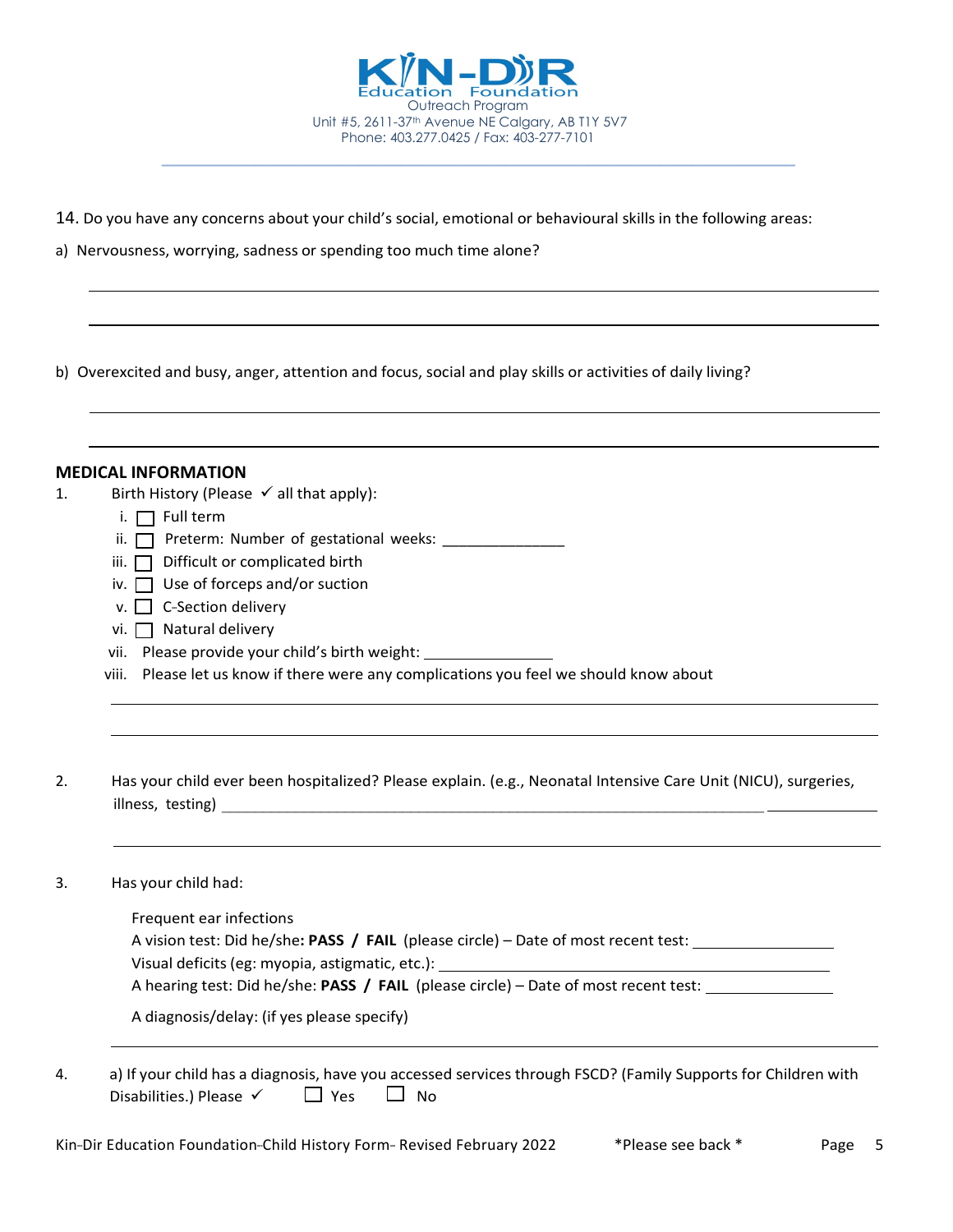$\mathbf{S}$ 

 $\sim$ 

Has your child ever been assessed and/or treated by a therapist, (e.g. a Physiotherapist, Psychologist, Occupational Therapist or Speech-Language Pathologist). (Please  $\checkmark$ )

 $\Box$  Yes  $\Box$  No

If so, please let us know what services were received.

| Therapy              | Name of Program | Date Received | Results/Outcome |
|----------------------|-----------------|---------------|-----------------|
| Physiotherapy        |                 |               |                 |
| Psychology           |                 |               |                 |
| Occupational Therapy |                 |               |                 |
| Speech-Language      |                 |               |                 |
| Pathology            |                 |               |                 |

\_\_\_\_\_\_\_\_\_\_\_\_\_\_\_\_\_\_\_\_\_\_\_\_\_\_\_\_\_\_\_\_\_\_\_\_\_\_\_\_\_\_\_\_\_\_\_\_\_ \_\_\_\_\_\_\_\_\_\_\_\_\_\_\_\_\_\_\_\_\_\_

Parent/Guardian who completed the form (please print) **Date**